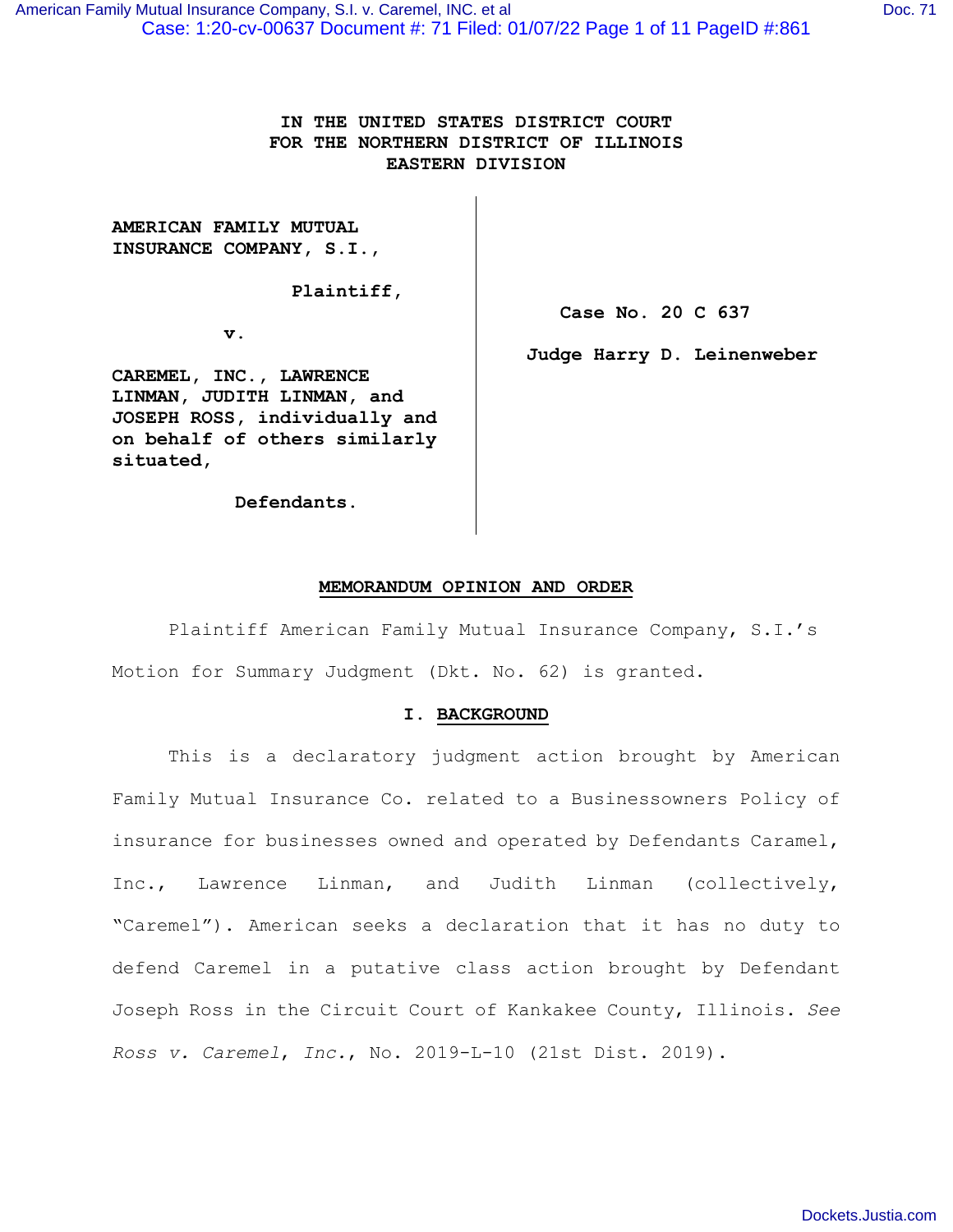#### Case: 1:20-cv-00637 Document #: 71 Filed: 01/07/22 Page 2 of 11 PageID #:862

Caremel operates McDonald's restaurants in Kankakee County, Peotone, and Beecher, Illinois. (Ross Compl. ¶ 1, Pls. Stmt. of Facts, Ex. 3, Dkt. No. 65-3.) In 2018, American issued Businessowners Policy of insurance number 12XN622503 to Swedeco, Inc., for the effective period March 1, 2018 to March 1, 2019. (Def.'s Resp. to Pl.'s Stmt. of Facts ("DSOF") ¶ 6, Dkt. No. 69.) The Court understands Swedeco, Inc. to be an affiliate of Caremel's McDonald's operations. In 2019, Swedeco renewed its American policy for the period March 1, 2019 to March 1, 2020. (*Id.* ¶ 7.) The original policy and the renewal are collectively referred to as the "Policy."

Ross was an employee at Caramel's McDonald's restaurant in Bradley, Illinois. (Ross Compl. ¶ 2.) In 2019, Ross filed an action in Illinois state court alleging Caremel violated the Biometric Information Privacy Act ("BIPA",) 40 ILCS 14/1 *et seq.* (the "Ross Action"). According to the Complaint in the Ross Action, Caremel required Ross and the other Caremel employees to use a biometric time clock system to record their time worked. (Ross Compl. ¶ 3.) The system required Ross and the other employees to scan their fingerprints whenever they commenced or stopped working. (*Id.* ¶ 4.) This identifying information was then disclosed to Carmel's time keeping vendor, a third party. (*Id.* ¶ 27.) Caremel did not

 $-2 -$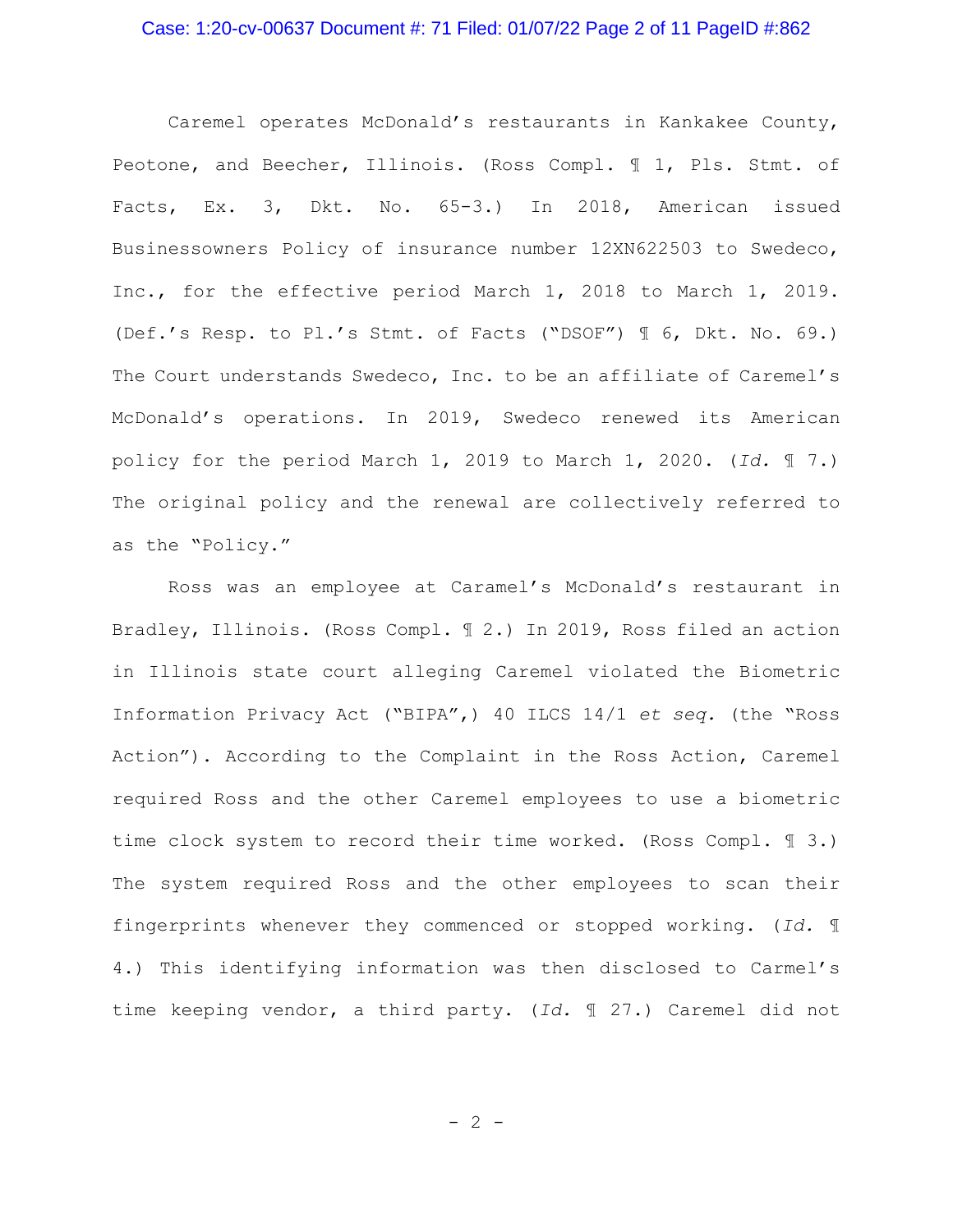#### Case: 1:20-cv-00637 Document #: 71 Filed: 01/07/22 Page 3 of 11 PageID #:863

obtain Ross' consent for the disclosure to its vendor, which is alleged to be a violation of BIPA. (*Id.* ¶ 29.)

Under the terms of the Policy, American "will pay those sums the insured becomes legally obligated to pay as damages because of 'bodily injury,' 'property damage' or 'personal and advertising injury' to which this insurance applies.'" (DSOF ¶ 10.) Pursuant to this provision, Caramel sought coverage for its defense of the Ross Action. In response American denied coverage, invoking several of the Policy's exclusionary provisions, including: (1) the "Access or Disclosure Exclusion," which carves out coverage for "access or disclosure of confidential or personal information and data related to liability" (*Id.* ¶ 16); (2) the "ERP Exclusion," which relates to employment related practices and bars coverage for personal and advertising injury arising out of employment related practices, policies, acts or omissions (*Id.* ¶ 17); and (3) the "Violation of Statute Exclusion," which carves out liability resulting from the distribution of material in violation of statute. (*Id.* ¶ 18.)

On January 29, 2020, American filed this declaratory judgment action. (Dkt. No. 1.) On July 20, 2021, American filed this Motion for Summary Judgment. (Dkt. No. 62.) The issues are now fully briefed and the Court decides the Motion.

- 3 -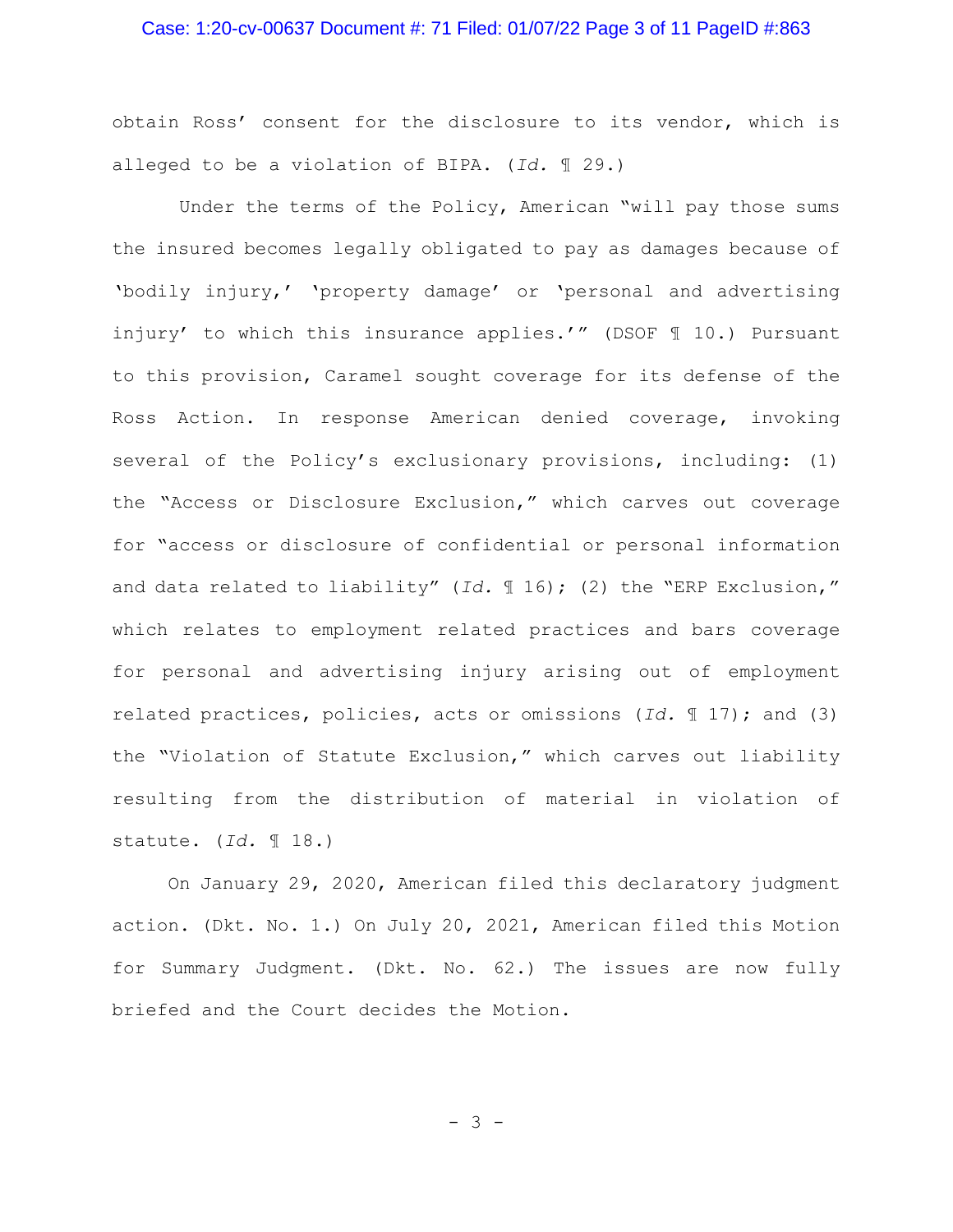# **II. LEGAL STANDARD**

Summary judgment is appropriate if there is "no genuine dispute of material fact and the movant is entitled to judgment as a matter of law." FED. R. CIV. P. 56(a). A fact is "material" when identified by substantive law as affecting the outcome of the suit. *Bunn v. Khoury Enters.*, Inc., 753 F.3d 676, 681 (7th Cir. 2014). An issue is genuine when the evidence presented is such that a reasonable jury could return a verdict for the nonmoving party. *Id.* at 681–82. When reviewing the record on a summary judgment motion, the Court must view the facts and draw reasonable inferences in the light most favorable to the nonmoving party. *Scott v. Harris*, 550 U.S. 372, 378 (2007). If, however, the factual record cannot support a rational trier of fact to find for the non-moving party, summary judgment is appropriate. *Bunn*, 753 F.3d at 682.

#### **III. DISCUSSION**

American's single-count Complaint seeks a declaratory judgment that the Policy does not include a duty to defend Caremel in the Ross Action. Under Illinois law the duty to defend depends on the allegations of the lawsuit to be defended. *Outboard Marine Corp. v. Liberty Mutual Ins. Co.,* 607 N.E. 2d 1204, 1212 (Ill. 1992). The underlying complaint and insurance policy language are construed in favor of the insured. *Gen. Agents Ins. Co. of Am. v.* 

- 4 -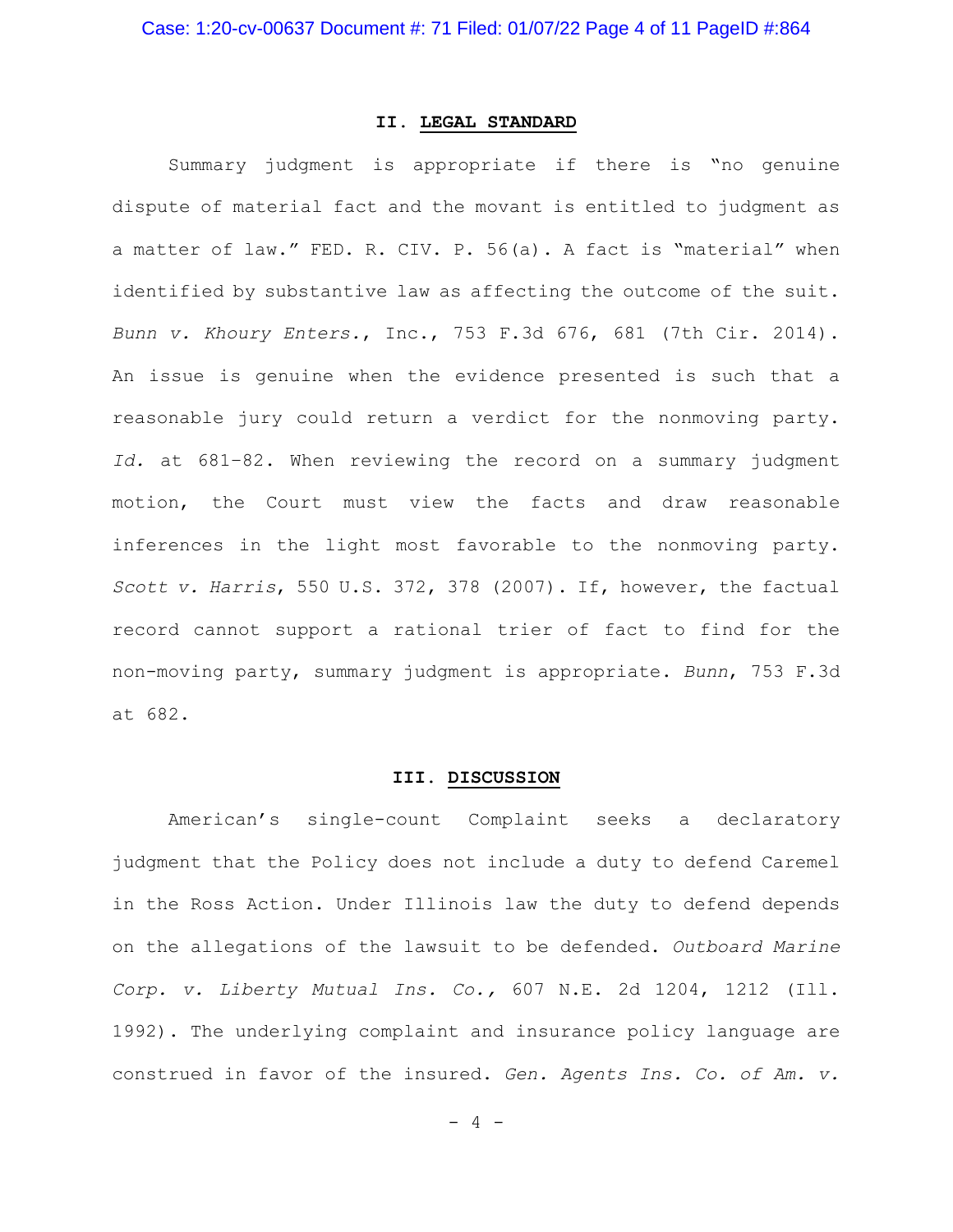#### Case: 1:20-cv-00637 Document #: 71 Filed: 01/07/22 Page 5 of 11 PageID #:865

*Midwest Sporting Goods Co.*, 828 N.E.2d 1092, 1098 (Ill. 2005). The Ross Complaint alleges that Caremel disclosed and disseminated Ross's and the class's fingerprints without obtaining their consent.

For the purposes of this Motion, the conduct alleged in the Ross Complaint violated the BIPA. Illinois's BIPA imposes restrictions on how private entities collect, retain, and dispose of biometric identifiers such as fingerprints. *Bryant v. Compass Group USA, Inc.,* 958 F.3d 617, 619 (7th Cir. 2020). Persons aggrieved by a violation of the BIPA have a right of action against the offending party. *Id.* BIPA's purpose is to protect individuals against the threat of irreparable privacy harms, identify theft, and other economic injuries resulting from use of biometric identifiers by private entities. *Id.* American relies on three Policy exclusions to deny coverage for the Ross Action. After considering each exclusion, the Court concludes that ERP Exclusion applies to the Ross Action. Consequently, summary judgment is appropriate in favor of American.

The first exclusion American relies upon is the Access or Disclosure Exclusion. This provision excludes coverage "for personal and advertising injury . . . arising out of any access to or disclosure of any person's . . . confidential or personal information, including patents, trade secrets, processing methods,

 $-5 -$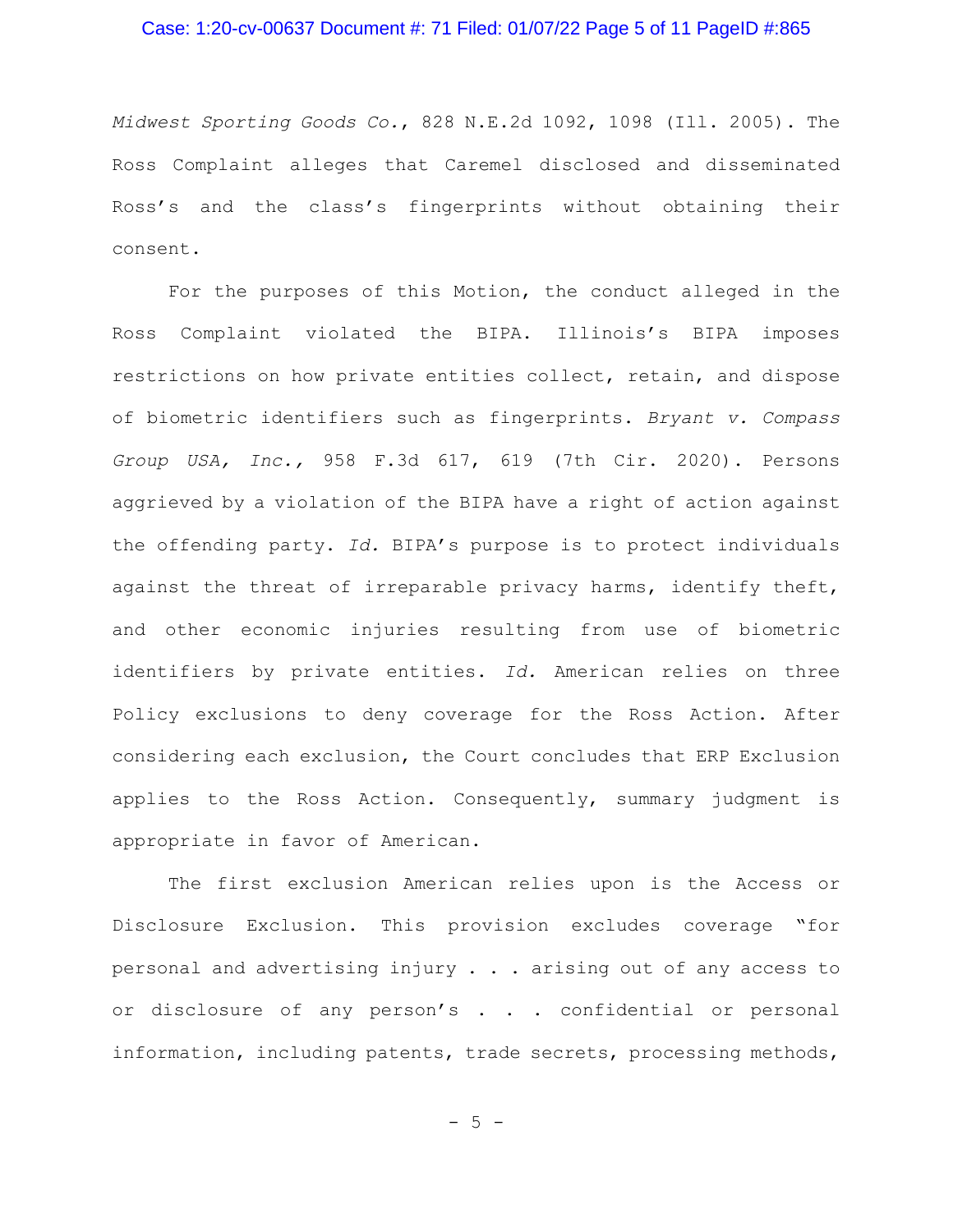#### Case: 1:20-cv-00637 Document #: 71 Filed: 01/07/22 Page 6 of 11 PageID #:866

customer lists, financial information, credit card information, health information or any other type of nonpublic information." (DSOF ¶ 16.) American argues that the plain meaning of this exclusion would include a person's fingerprints as obvious nonpublic information. Moreover, the Illinois Personal Information Act ("IPIA") defines "personal information" to include "unique biometric information . . . such as a fingerprint . . . ." 815 ILCS 530/5.

In response, Caremel invokes the doctrine of *ejusdem generis*. *Ejusdem generis* teaches that "where general words follow specific words in a statutory enumeration, the general words are construed to embrace only objects similar in nature to those objects enumerated by the preceding specific words." *Cir. City Stores, Inc. v. Adams*, 532 U.S. 105, 114–15 (2001) (internal quotation and citation omitted). Caremel argues that because the Access or Disclosure Exclusion specifically mentions patents, trade secrets, processing methods, customer lists, financial information, and health information the reference to "every other type of nonpublic information" must exclude fingerprints, which are of a different sort than the examples.

In support of this argument, Caremel relies on the Illinois Supreme Court's opinion in *West Bend Mut. Ins. Co. v. Krishna Schaumburg Tan, Inc.,* 2021 WL 2005464 (Ill. May 21, 2021). *Krishna*

- 6 -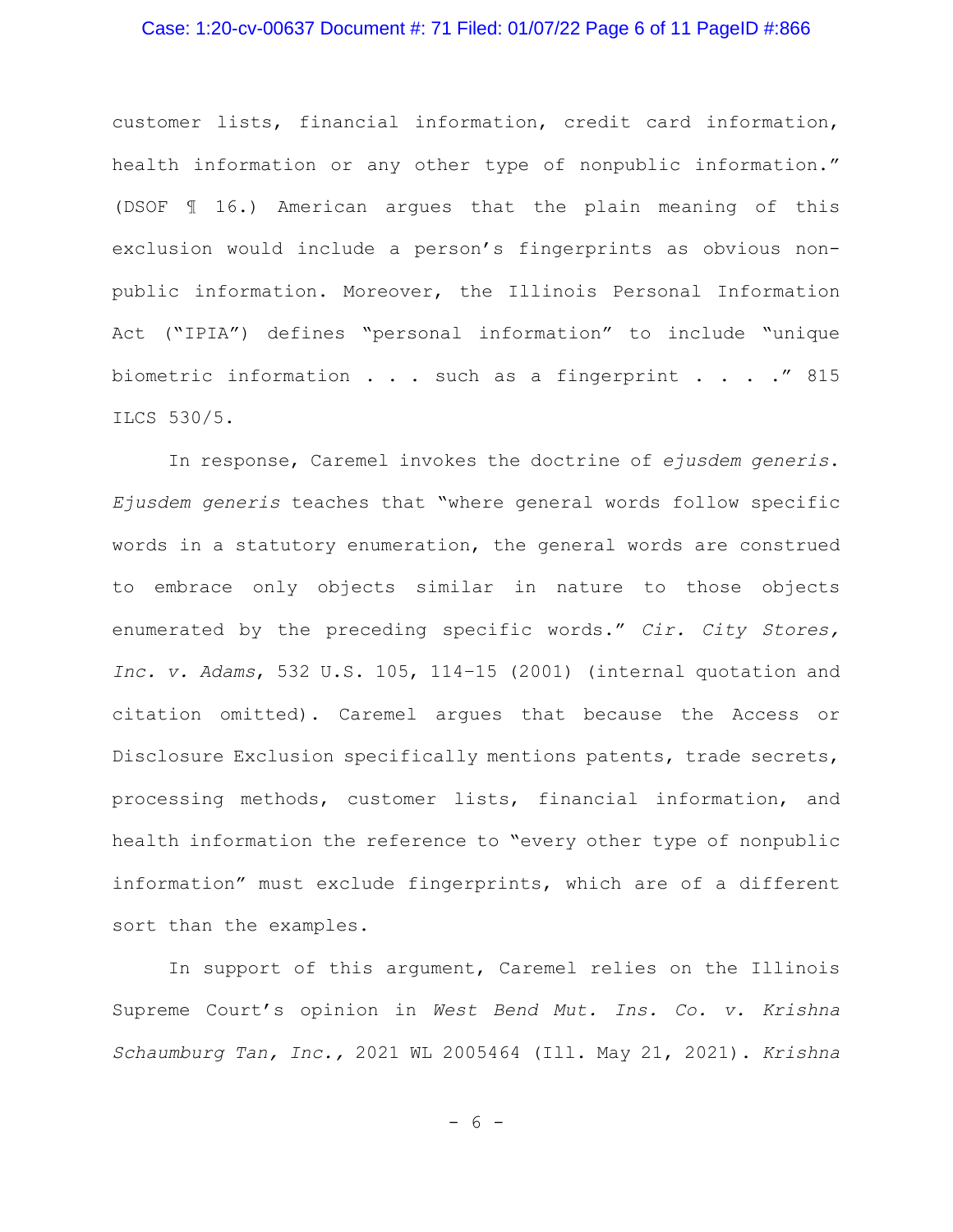#### Case: 1:20-cv-00637 Document #: 71 Filed: 01/07/22 Page 7 of 11 PageID #:867

was a declaratory judgement action that also interpreted an exclusion provision in a business liability insurance policy. *Id.* at \* 1. The complaint underlying the *Krishna* action alleged violations of the BIPA. *Id.* The *Krishna* policy provided for coverage of "personal injury" and "advertising injury" which were defined to include "oral or written publication of material that violates a person's right of privacy." *Id.* at \*5. Plaintiff insurer West Bend relied upon an exclusion in its policy that excused coverage for "Distribution of Material in Violation of Statutes." *Id.* at \*2–\*3. This exclusion applied to violations of "(1) The Telephone Consumer Protection Act []; (2) The CAN-SPAM Act of 2003 []; (3) Any statute, ordinance or regulation, other than the TCPA or CAN-SPAM Act of 2003, that prohibits or limits the sending, transmitting, communicating or distribution of material or information." *Id.*

The Illinois Supreme Court concluded that the exclusion did not apply to defendant's suit because the statutes listed "regulate methods of communication," while BIPA regulates "the collection, use, safeguarding, handling, storage, retention, and destruction of biometric identifiers and information." *Id.* at \*9. The Illinois Supreme Court held that the doctrine of *ejusdem generis* eliminated BIPA claims from the exclusion relied upon by West Bend. *Id.*\*9– \*10. The Illinois Supreme Court went on to say that to the extent

- 7 -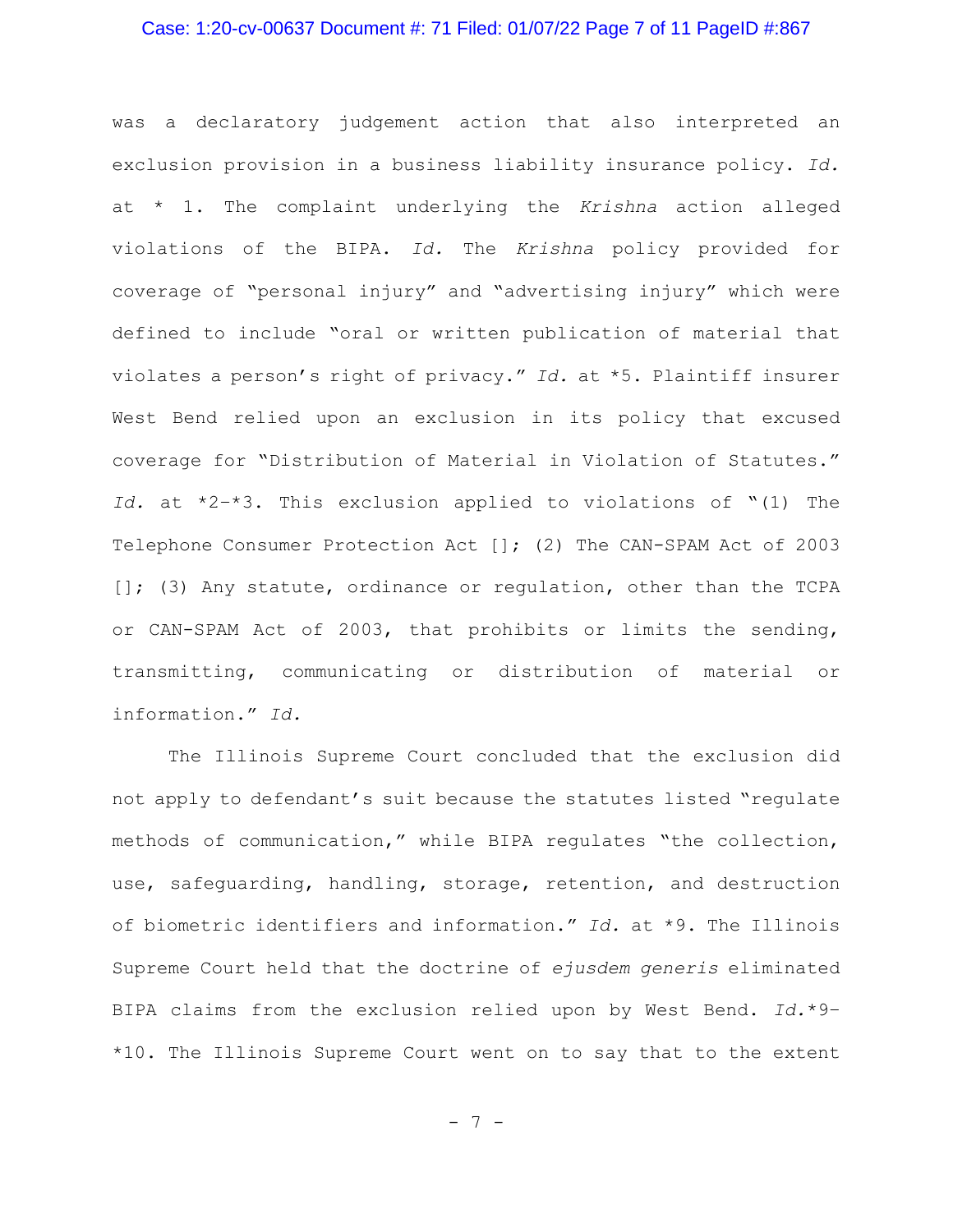#### Case: 1:20-cv-00637 Document #: 71 Filed: 01/07/22 Page 8 of 11 PageID #:868

that the exclusion was ambiguous, the provision would be interpreted in favor of coverage. *Id.* at \*10.

In assessing the *ejusdem generis* doctrine in this case, the Court finds that Caremel has the edge on coverage. Patents, trade secrets, processing methods, and customer lists are all forms of intellectual property which cannot be interpreted to include fingerprints. Financial information likewise cannot be interpreted to include fingerprints. The closest provision that could arguably be interpreted to include fingerprints would be "health information." But to do so would stretch the definition of health information to include a physical characteristic that has nothing to do with the state of health of an individual. Moreover, to the extent that the exclusion is ambiguous, it is to be interpreted in favor of coverage. *Id.* For these reasons, the Access or Disclosure Exclusion does not apply to the Ross Action.

American next argues it can deny coverage for the Ross Action under the ERP Exclusion. The ERP Exclusion applies to suits alleging claims "arising out of any . . . employment related practice, policies, acts omissions, such as coercion, demotion, reassignment discipline, defamation, harassment, humiliation or discrimination directed at the person . . .." (DSOF ¶17.) American contends that the plain reading of this exclusion applies to the Ross Action because the requirement that an employee give his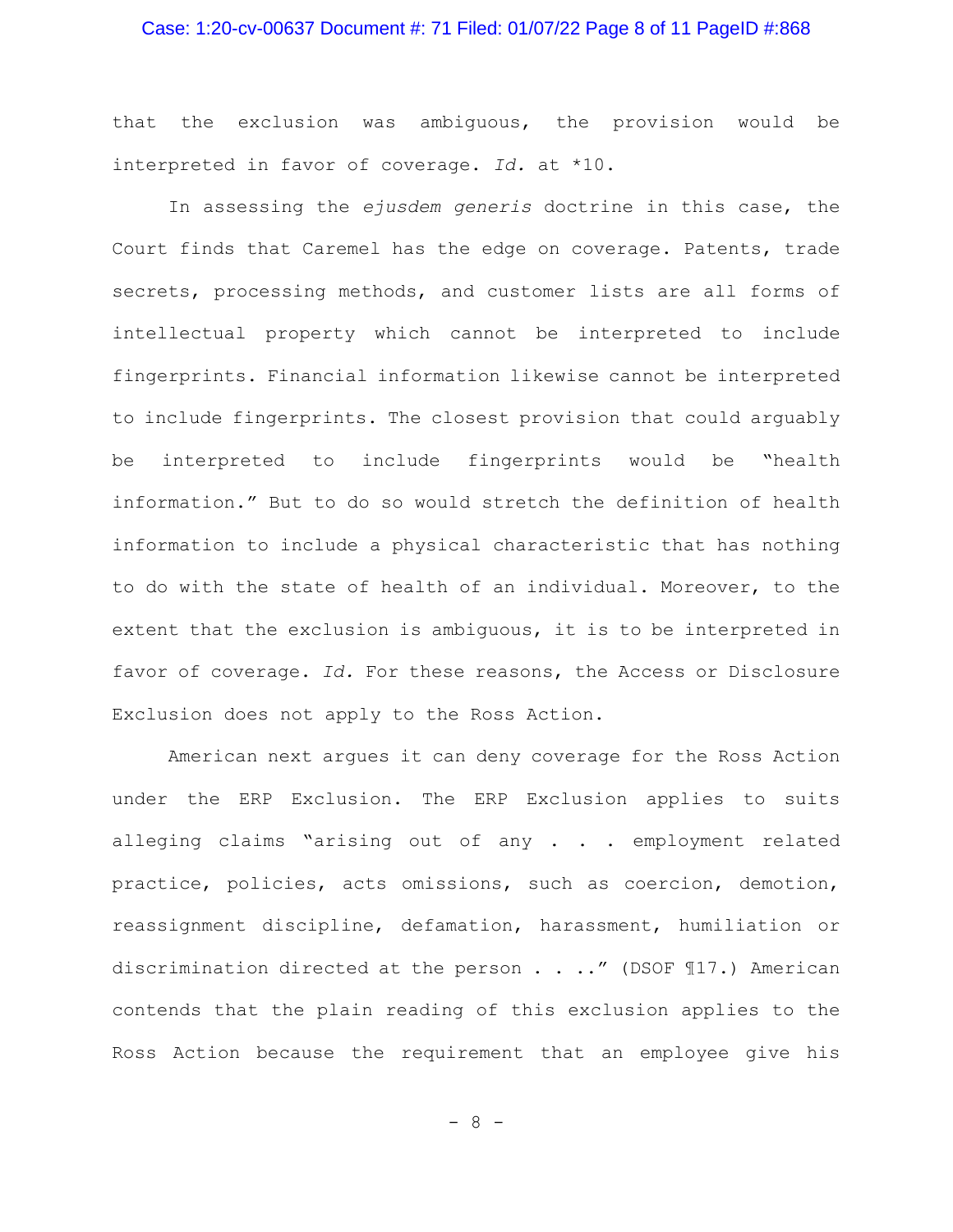#### Case: 1:20-cv-00637 Document #: 71 Filed: 01/07/22 Page 9 of 11 PageID #:869

fingerprints is an employment related practice. Caremel responds with two separate arguments. First, Caramel again invokes the *ejusdem generis* doctrine to argue that the harm caused by a BIPA violation is unlike the exemplar harms listed in the Policy. Caremel further argues that American advances too broad a reading of the ERP Exclusion and that the provision applies to practices directed at individual employees and the fingerprint requirement is directed at all employees.

American clearly has the advantage of the plain reading of this exclusion. Looking first at Caremel's second argument, while the company contends that the requirement is not directed at an individual employee, this is simply not the case. The requirement that an employee submit his fingerprints is a requirement that applies to employees individually. Furthermore, BIPA "codified that individuals possess a right to privacy in and control over their biometric identifiers and biometric information." *Rosenbach v. Six Flags Ent. Corp.*, 129 N.E.3d 1197, 1206 (Ill. 2019.) Consequently, the alleged harm, if there is any, would be experienced individually. Therefore, Caremel's employees, including Ross, suffer risk of individual injuries as a result of Caremel's failure to adhere to the statutory procedures of the BIPA. This, according to the Illinois Supreme Court, is an injury in fact. *Id.* Ross and the individuals in his putative class action

- 9 -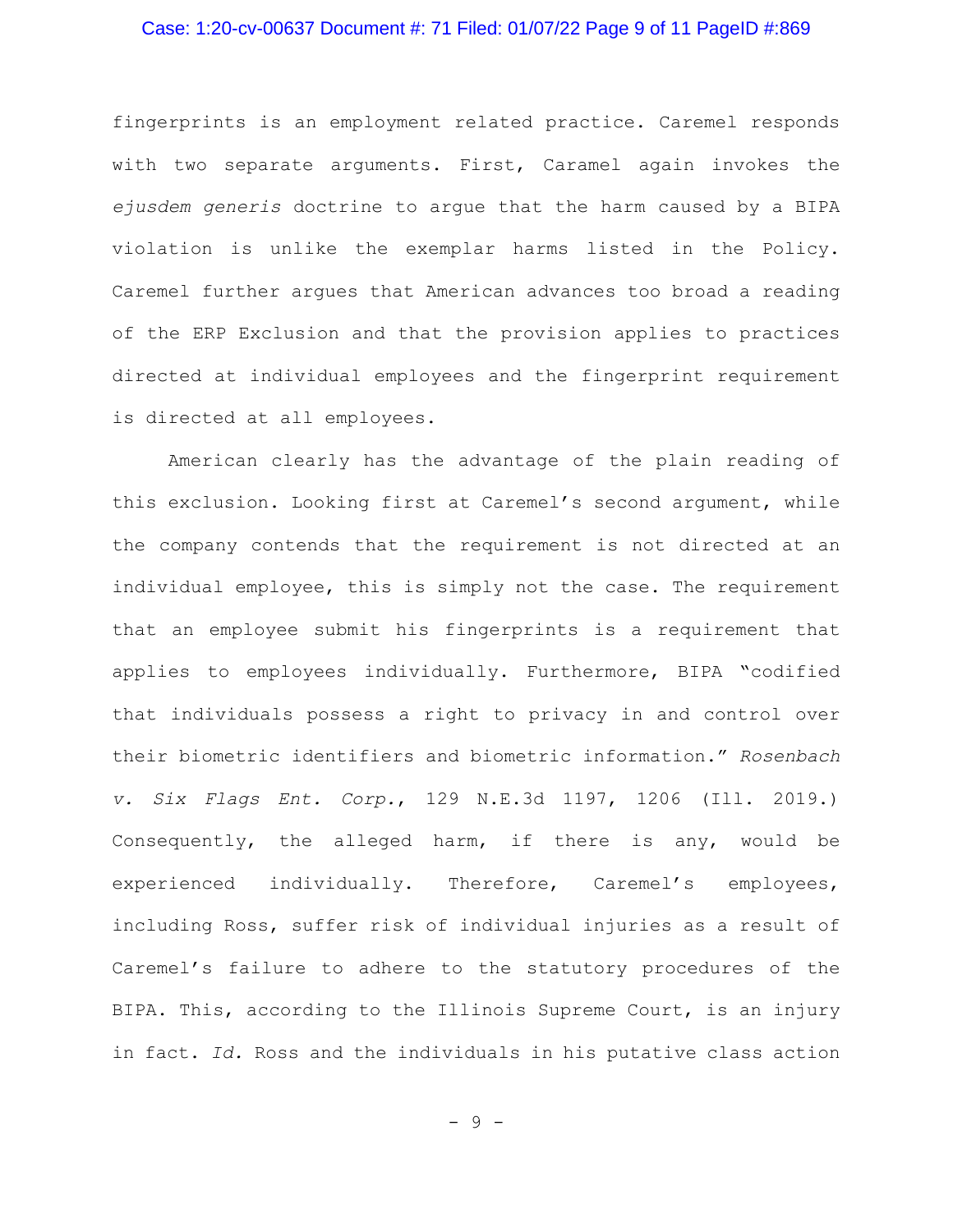#### Case: 1:20-cv-00637 Document #: 71 Filed: 01/07/22 Page 10 of 11 PageID #:870

have therefore been individually aggrieved by the employment practice.

The Court further concludes that a BIPA violation is of the same nature as the exemplar employment-related practices listed in the Policy. Each of "coercion, demotion, evaluation, reassignment, discipline, defamation, harassment, humiliation" reflect a practice that can cause an individual harm to an employee. (DSOF ¶ 17.) As discussed above, the same is true for a BIPA violation. That the conduct harmed many employees at the same time does not change this analysis. Accordingly, American may deny coverage for Caremel's expenses associated with the Ross Action under the ERP Exclusion.

The third proffered exclusion is the Violation of Statute Exclusion. This exclusion is virtually identical to the provision analyzed in *Krishna. Krishna*, 2021 WL 2005464 at \*2–\*3. In *Krishna*, the Illinois Supreme Court rejected the insurer's attempt to invoke this exclusion for BIPA claims. *Id.* at \*10. American fails to meaningfully differentiate the Policy from the terms at-issue in *Krishna*. Accordingly, the Policy's Violation of Statute Exclusion does not act to exclude coverage for the Ross Action.

Having concluded that the ERP Exclusion applies to the Ross Action, the Court concludes that there are no issues of material fact remaining in this suit. For this reason, the Court grants

- 10 -